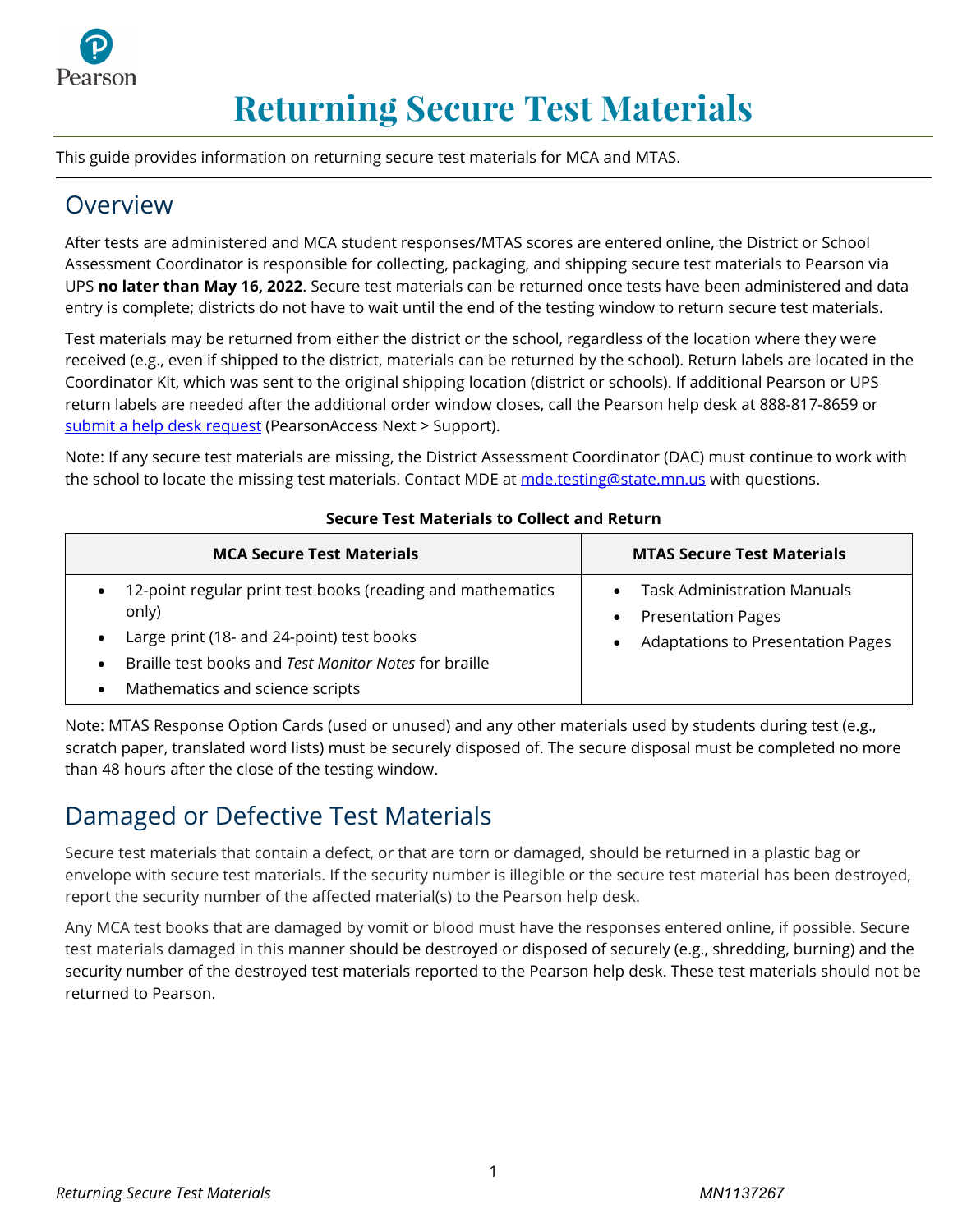

## Collecting and Returning Secure Test Materials

- $\triangleright$  Use the security checklists to ensure all secure test materials have been collected.
- $\triangleright$  Place secure test materials in the shipping boxes that the materials arrived in (or other boxes, as needed).
	- MCA and MTAS test materials can be returned together in the same boxes.
	- Boxes may be consolidated (i.e., fewer boxes used) for the return of materials.
	- Materials shipped to different sites can be returned in the same box (e.g., materials shipped to different schools can be returned together).
- *Test Monitor Notes* must be placed on top of the braille test books when packaging for return to Pearson and should not be placed in the test books.
- Attach both a **MAGENTA** Pearson and **WHITE** UPS Return (RS) label to each applicable box.
	- Attach a **MAGENTA** Pearson return label to each box of secure test materials. If reusing boxes in which test materials arrived, the return label should be affixed so that it covers the original label on the shipping box.

| DIST: DIST #:                                                          |              |  |
|------------------------------------------------------------------------|--------------|--|
|                                                                        | DIST: BOX OF |  |
| SCHOOL: SCH #:                                                         |              |  |
| SCH BOX OF THE                                                         |              |  |
| MINNESOTA MCA / MTAS                                                   |              |  |
| <b>PEARSON</b><br><b>7405 TRISH DRIVE SW</b><br>CEDAR RAPIDS, IA 52404 |              |  |
| SECURE ACCOMMODATED MCA / HTAS TEST MATERIALS                          |              |  |
|                                                                        |              |  |
|                                                                        |              |  |
| 783-572-002 0044830744 SEC                                             |              |  |

Sample Label Placement when Reusing Boxes

 $\overline{a}$ 



- Attach a **WHITE** UPS Return Shipping (RS) label to each applicable box using clear plastic shipping tape over the entire label making sure that it is not applied across the box flap seam. Do **NOT** send any boxes via UPS without a UPS-RS label.
	- o Keep records of your shipments to Pearson by keeping the bottom portion of the UPS return label that contains the tracking number. In addition, note the date and number of boxes picked up.
	- o Districts may also create their own methods of documenting return shipment information.